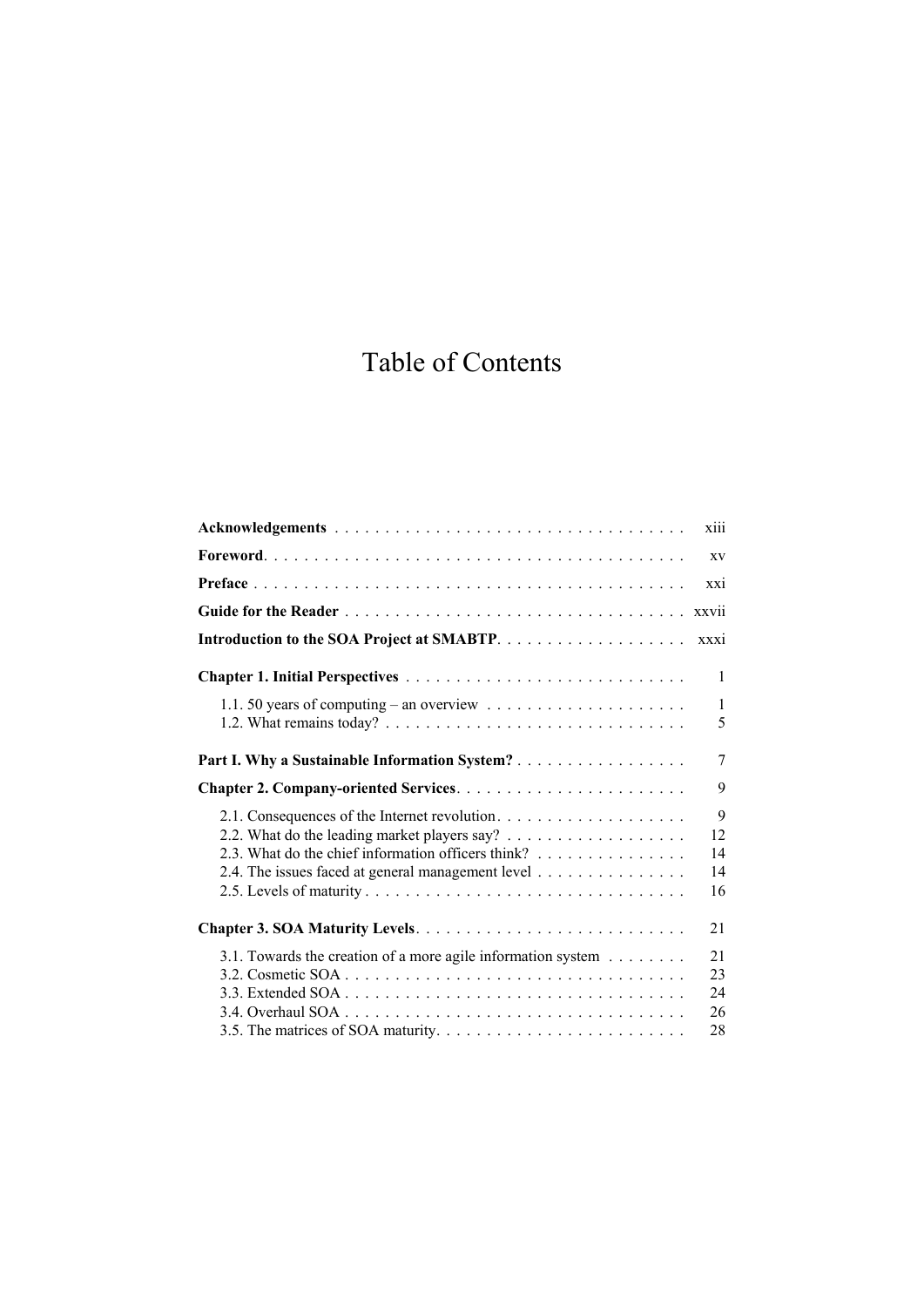## vi Sustainable IT Architecture

| 3.5.1. The matrix showing the definitions of SOA                                                   | 28 |
|----------------------------------------------------------------------------------------------------|----|
| 3.5.2. The matrix showing the quality criteria of SOA                                              | 29 |
| 3.5.3. The matrix showing the strengths and weaknesses of SOA                                      | 29 |
|                                                                                                    | 31 |
| 4.1. Removal of obstacles that may slow down the progressive overhaul                              |    |
|                                                                                                    | 32 |
|                                                                                                    | 33 |
|                                                                                                    | 33 |
|                                                                                                    | 34 |
| 4.5. The role of software infrastructure editors.                                                  | 35 |
|                                                                                                    | 37 |
|                                                                                                    | 39 |
|                                                                                                    |    |
|                                                                                                    | 41 |
| 5.1.1. The user of the service $\dots \dots \dots \dots \dots \dots \dots \dots \dots \dots \dots$ | 42 |
|                                                                                                    | 42 |
|                                                                                                    | 43 |
| 5.2. The definition of service for IT specialists                                                  | 44 |
|                                                                                                    | 44 |
|                                                                                                    | 46 |
|                                                                                                    | 47 |
|                                                                                                    | 49 |
|                                                                                                    | 50 |
|                                                                                                    | 50 |
| 5.3.2. Communication by messages                                                                   | 51 |
|                                                                                                    | 52 |
|                                                                                                    | 56 |
|                                                                                                    | 56 |
| 5.4.1. The difference between the version and the variant of a service                             | 58 |
|                                                                                                    | 60 |
|                                                                                                    | 65 |
|                                                                                                    | 66 |
| 5.4.5. Agility of the human-computer interface                                                     | 67 |
|                                                                                                    | 69 |
|                                                                                                    | 71 |
| 6.1.1. Orchestration and SOA maturity levels                                                       | 71 |
|                                                                                                    | 73 |
|                                                                                                    | 75 |
|                                                                                                    | 77 |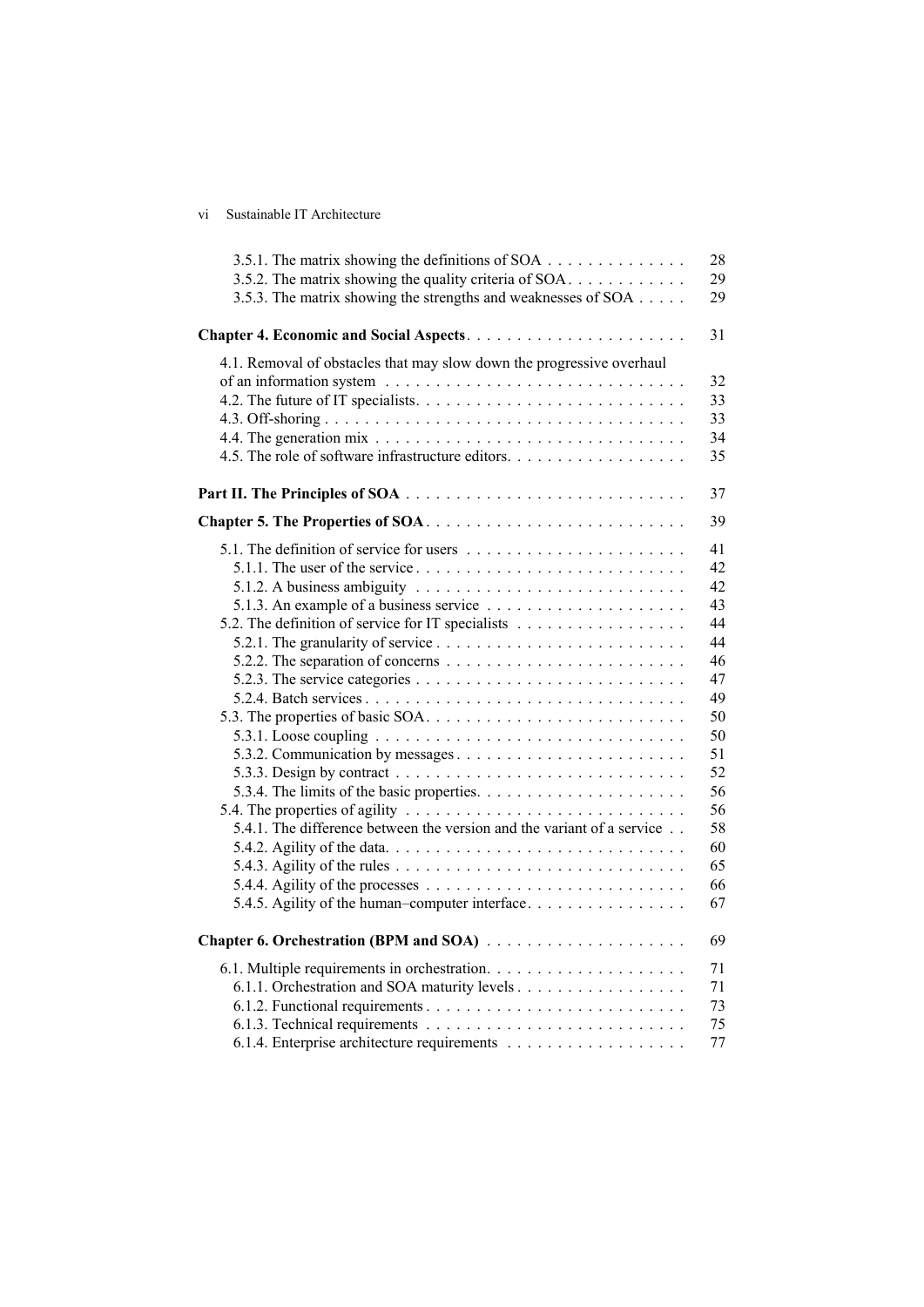Table of Contents vii

|                                                                         | 78        |
|-------------------------------------------------------------------------|-----------|
|                                                                         | 79        |
|                                                                         | 80        |
| 6.2.3. Orchestration at the micro-process level (use cases)             | 81        |
| 6.2.4. Orchestration at the business service level                      | 82        |
| 6.2.5. Orchestration between domains through the use of ESB.            | 83        |
|                                                                         | 83        |
|                                                                         | 85        |
|                                                                         | 85        |
|                                                                         | 86        |
|                                                                         | 86        |
| 6.4. Towards the homogenization of orchestration                        | 87        |
|                                                                         | 87        |
|                                                                         | 89        |
|                                                                         | 91        |
|                                                                         | 91        |
|                                                                         | 91        |
|                                                                         |           |
| Part III. The Need for an Enterprise Method                             | 93        |
| <b>Chapter 7. The Discovery of Services (Reference Framework</b>        |           |
|                                                                         | 95        |
|                                                                         |           |
| 7.1. New needs for the information system                               | 96        |
|                                                                         | 97        |
| 7.1.2. Mobilizing the many different competences                        | 98        |
| 7.2. Why are different methods seldom used within companies?            | 98<br>101 |
|                                                                         | 101       |
|                                                                         | 102       |
|                                                                         | 103       |
| 7.3.4. Important information to be taken from the reference frameworks. | 104       |
|                                                                         | 105       |
| 7.4.1. UML (Unified Modeling Language)                                  | 105       |
|                                                                         | 106       |
| 7.4.3. Urbanization of the information system.                          | 107       |
|                                                                         |           |
|                                                                         | 111       |
| 8.1. Praxeme: the initiative behind a public method                     | 112       |
|                                                                         | 112       |
|                                                                         | 113       |
|                                                                         | 113       |
|                                                                         | 114       |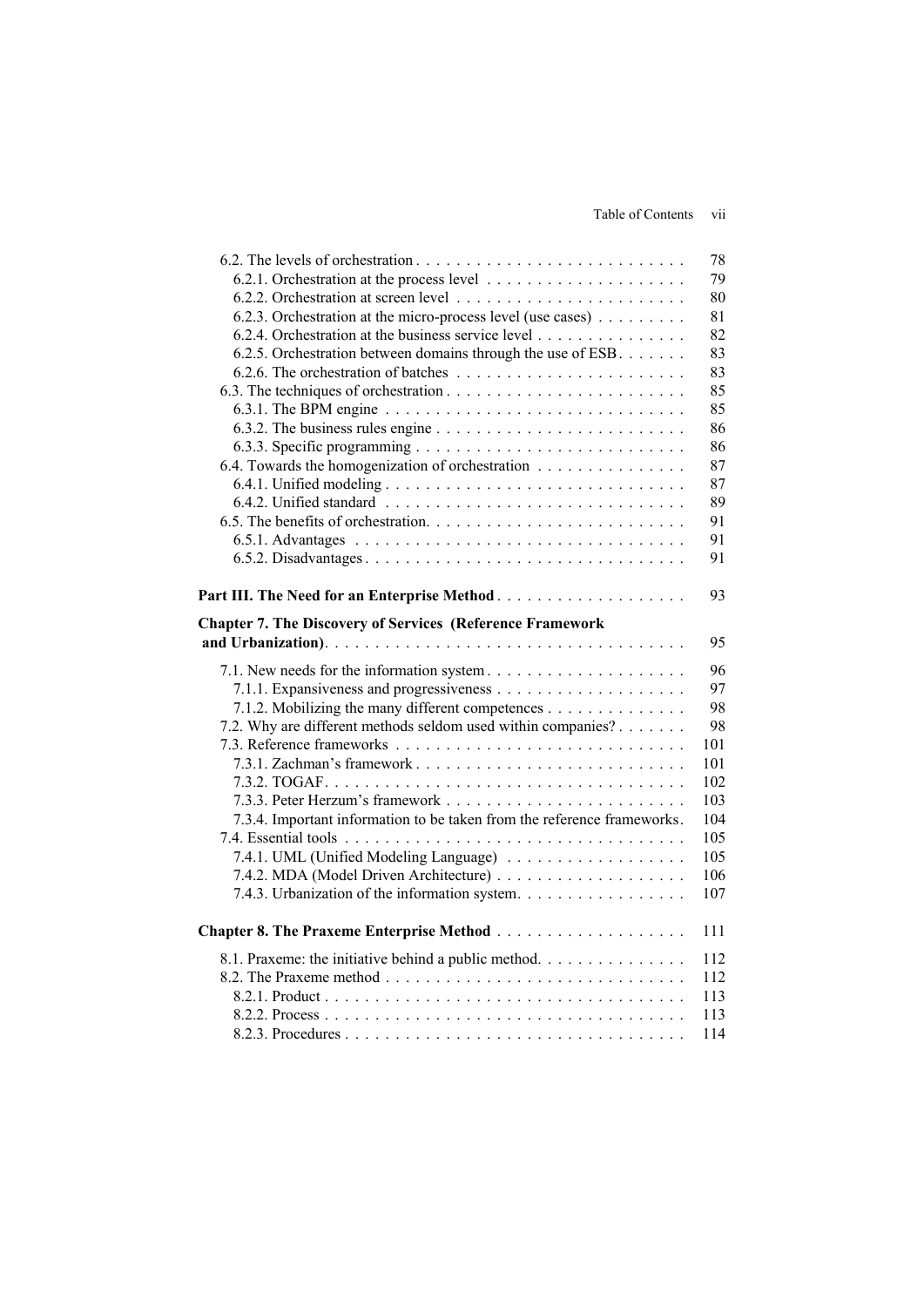## viii Sustainable IT Architecture

|                                                                                                     | 114 |
|-----------------------------------------------------------------------------------------------------|-----|
| 8.3. Enterprise system topology according to the Praxeme method                                     | 115 |
|                                                                                                     | 115 |
| 8.3.2. Logical (SOA), technical and software architecture models.                                   | 117 |
| 8.3.3. Hardware and physical architecture models                                                    | 117 |
|                                                                                                     | 118 |
|                                                                                                     | 119 |
|                                                                                                     | 120 |
| 8.4.1. How can we find the correct services?                                                        | 120 |
| 8.4.2. The link between urbanization, the object-oriented                                           |     |
| approach and SOA                                                                                    | 121 |
|                                                                                                     | 124 |
| 8.5.1. A method that unites different approaches and                                                |     |
|                                                                                                     | 124 |
| 8.5.2. Risks associated with the Praxeme method                                                     | 126 |
|                                                                                                     | 129 |
|                                                                                                     | 130 |
|                                                                                                     | 130 |
|                                                                                                     | 130 |
|                                                                                                     | 133 |
|                                                                                                     | 134 |
| 9.2.4. Semantic models and property rights – who owns                                               |     |
|                                                                                                     | 134 |
|                                                                                                     | 135 |
|                                                                                                     | 137 |
| 9.3.1. The basic principles $\ldots \ldots \ldots \ldots \ldots \ldots \ldots \ldots \ldots \ldots$ | 137 |
| 9.3.2. A new procedure for designing processes                                                      | 139 |
|                                                                                                     | 140 |
|                                                                                                     | 142 |
|                                                                                                     | 143 |
|                                                                                                     | 143 |
| 9.5.2. Service-oriented architecture as logical architecture                                        | 144 |
|                                                                                                     | 145 |
|                                                                                                     | 151 |
|                                                                                                     | 153 |
|                                                                                                     | 154 |
| 9.5.7. Specification of the services' pre- and post-conditions.                                     | 154 |
|                                                                                                     | 156 |
| 9.5.9. Logical architecture of data repositories                                                    | 157 |
| 9.5.10. Logical architecture and user interface                                                     | 158 |
|                                                                                                     | 159 |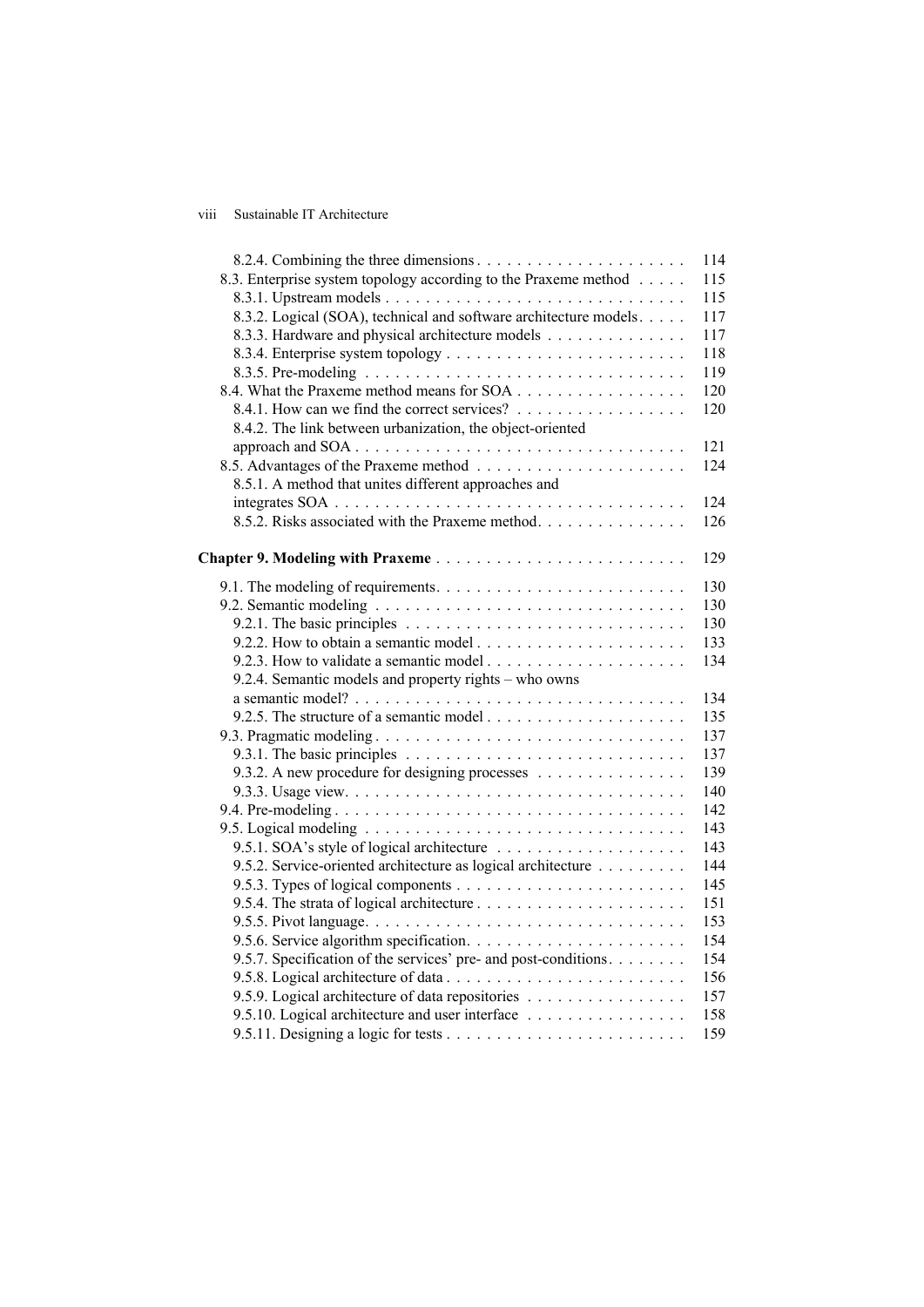|                                                              | 160 |
|--------------------------------------------------------------|-----|
|                                                              | 160 |
|                                                              | 160 |
|                                                              | 161 |
|                                                              | 162 |
|                                                              | 163 |
|                                                              | 163 |
|                                                              | 164 |
|                                                              | 166 |
|                                                              | 166 |
| 9.8.2. Towards the industrialization of programming          | 169 |
| 9.9. Benefits of the methodology                             | 169 |
|                                                              | 169 |
|                                                              | 171 |
|                                                              |     |
|                                                              | 173 |
| Chapter 10. Tools for Industrializing the Method             | 175 |
|                                                              |     |
| 10.1. Requirements in the industrialization of procedures    | 176 |
|                                                              | 178 |
| 10.2.1. From services framework to virtual machines          | 179 |
| 10.2.2. Frameworks and human-machine interfaces              | 182 |
|                                                              | 186 |
|                                                              | 189 |
|                                                              | 189 |
|                                                              | 196 |
|                                                              | 203 |
|                                                              | 203 |
|                                                              | 207 |
|                                                              | 209 |
|                                                              | 212 |
|                                                              | 212 |
|                                                              | 213 |
|                                                              | 214 |
| 10.6. Tools for the management of different versions and the |     |
|                                                              | 216 |
|                                                              | 216 |
|                                                              | 218 |
|                                                              | 219 |
|                                                              | 219 |
|                                                              | 220 |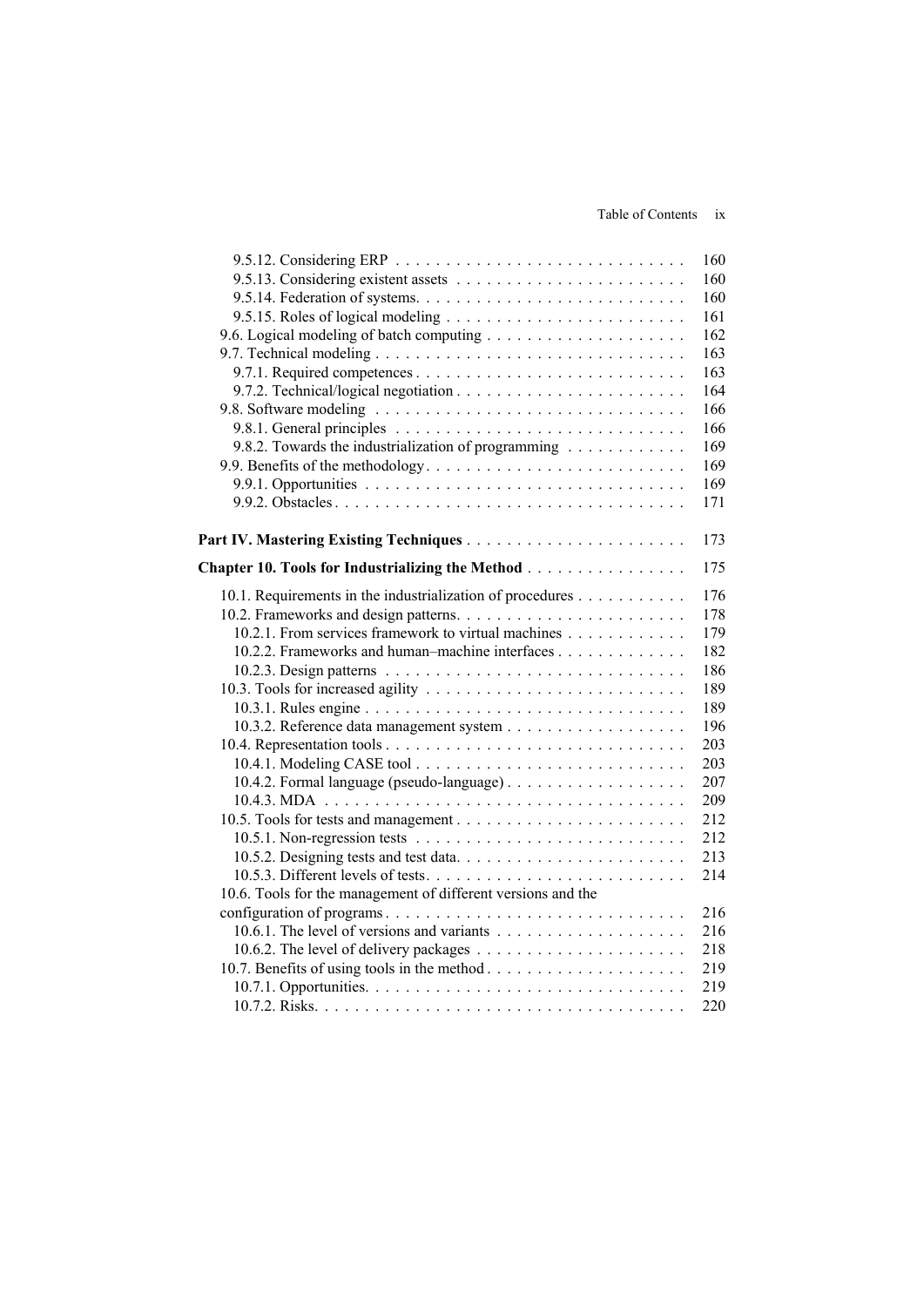## x Sustainable IT Architecture

| <b>Chapter 11. Systems Integration and Common Information Language </b>                          | 223 |
|--------------------------------------------------------------------------------------------------|-----|
|                                                                                                  | 225 |
|                                                                                                  | 225 |
|                                                                                                  | 225 |
|                                                                                                  | 227 |
|                                                                                                  | 227 |
|                                                                                                  | 227 |
|                                                                                                  | 230 |
|                                                                                                  | 235 |
|                                                                                                  | 235 |
|                                                                                                  | 239 |
|                                                                                                  | 239 |
|                                                                                                  | 240 |
|                                                                                                  |     |
|                                                                                                  | 243 |
| 12.1. Requirements for the global vision of technical architecture                               | 244 |
|                                                                                                  | 245 |
|                                                                                                  | 245 |
| 12.2.2. From a directory to a registry of services                                               | 248 |
|                                                                                                  | 250 |
| 12.2.4. Traceability of services in production                                                   | 252 |
|                                                                                                  | 254 |
|                                                                                                  | 255 |
|                                                                                                  | 257 |
|                                                                                                  | 259 |
|                                                                                                  | 259 |
|                                                                                                  | 260 |
|                                                                                                  | 261 |
|                                                                                                  | 263 |
|                                                                                                  | 269 |
|                                                                                                  | 265 |
|                                                                                                  | 265 |
|                                                                                                  | 266 |
|                                                                                                  |     |
| Chapter 13. Rules Management at the Scale of the Whole Enterprise<br>Jérôme BOYER, ILOG Software | 267 |
|                                                                                                  |     |
|                                                                                                  | 267 |
|                                                                                                  | 268 |
| 13.3. When to use a rule engine $\ldots \ldots \ldots \ldots \ldots \ldots \ldots \ldots$        | 271 |
|                                                                                                  | 273 |
|                                                                                                  | 283 |